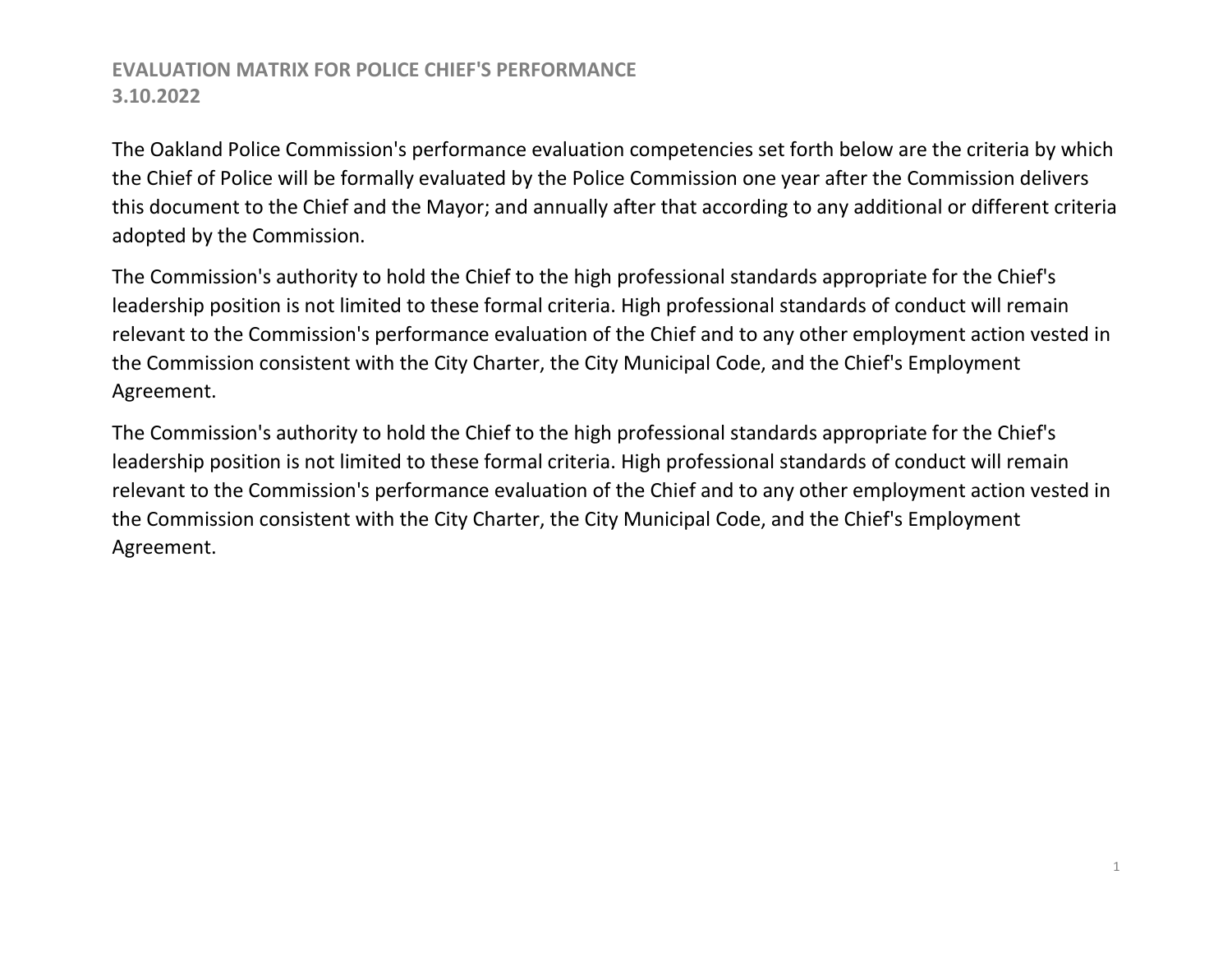#### **PURPOSE**

The Annual Performance Review provides the Commission, as well as key City leaders and stakeholders with a summary of the progress and levels of success achieved by the Chief of Police. This information will be used to identify trends in performance, individual strengths, challenges that might require support to overcome and any areas for future development.

Given the Commission's charter mandate to evaluate the performance of the Chief, the Oakland Police Commission has identified key competencies, attributes, and expectations of the Chief of Police.

### **HOW TO USE THIS DOCUMENT**

The Chief of Police should independently review each of nine areas, self-rate their performance and describe his/her significant achievements of service for each of the areas over the one-year period.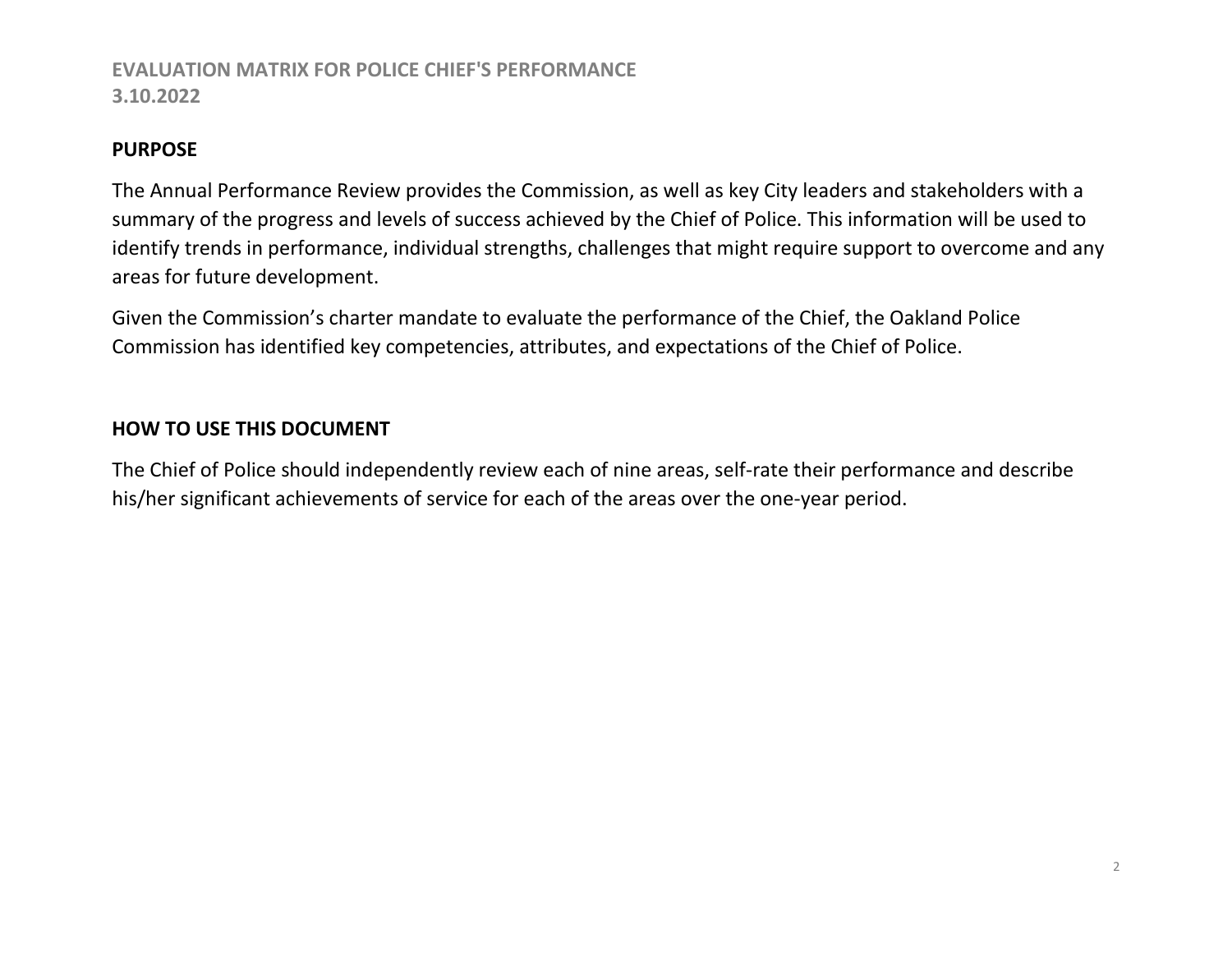#### **RATING SCALE**

**Exceptional –** Performance consistently exceeds standards and requirements. Achievements are well beyond those normally expected of someone in the job. This is a level reserved for individuals whose performance has been consistently excellent.

**Commendable –** Performance is clearly above normal expectations for the position. Individuals with solid experience and well-developed skills usually achieve this level.

**Acceptable –** Meets or occasionally exceeds the expected standards, usually able to perform without close supervision. Consistently satisfactory performance. Achievement is at a level normally expected for an individual in the job.

**Needs improvement –** Performance is inconsistent and may be satisfactory sometimes and unacceptable at others. The individual often needs close supervision, guidance, and direction. This level typically describes and individual who needs to show improvement and requires further development.

**Unacceptable –** Performance consistently does not meet standards and expectations.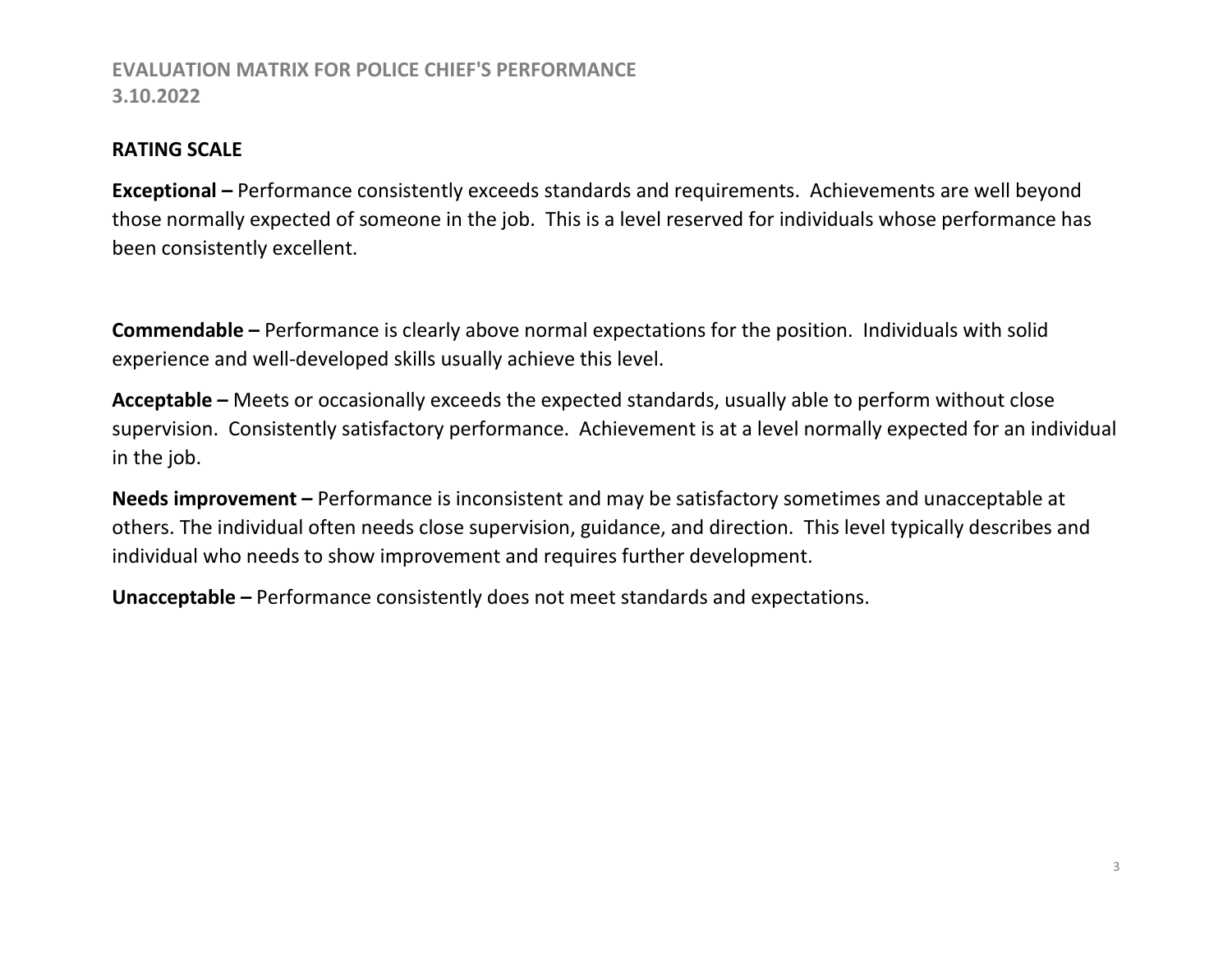| <b>COMPETENCY</b>                                                                                                                                                                                                                                                                                                                                                                                                                                                                                                                                                                                                                                                                                                                                                                                                               | SELF-ASSESSMENT | <b>COMMISSION</b> | <b>STAKEHOLDER</b> |
|---------------------------------------------------------------------------------------------------------------------------------------------------------------------------------------------------------------------------------------------------------------------------------------------------------------------------------------------------------------------------------------------------------------------------------------------------------------------------------------------------------------------------------------------------------------------------------------------------------------------------------------------------------------------------------------------------------------------------------------------------------------------------------------------------------------------------------|-----------------|-------------------|--------------------|
| <b>Integrity/High Moral Character</b>                                                                                                                                                                                                                                                                                                                                                                                                                                                                                                                                                                                                                                                                                                                                                                                           |                 | <b>ASSESSMENT</b> | <b>ASSESSMENT</b>  |
| "Law enforcement agencies should acknowledge the role of<br>policing in past and present injustice and discrimination and how<br>it is a hurdle to the promotion of community trust." (President's<br>Task Force on 21st Century Policing). Community trust and the<br>legitimacy of professional policing hinges on leadership with deep<br>integrity, strong morals, and honesty.                                                                                                                                                                                                                                                                                                                                                                                                                                             |                 |                   |                    |
| The Chief must commit and demonstrate integrity in words,<br>especially if he/she is to garner the trust and faith of his<br>employees, members of the public and City leaders:<br>+ Provide to the Commission regular updates as to the progress of<br>your published three-year strategic plan<br>+ Demonstrate a commitment to rebuilding trust with Oakland's<br>youth through specific programs, campaigns, and strategies<br>+ Develop, integrate, and track restorative and procedural justice<br>programs<br>+ Ensure that all Measure Z funds are used appropriately<br>+ Explore and adopt successful trust-building programs from<br>other cities<br>+ Enforce the activation of body cameras as police interact with<br>the public - and resolve public concerns and issues regarding<br>delays in activation (DGO) |                 |                   |                    |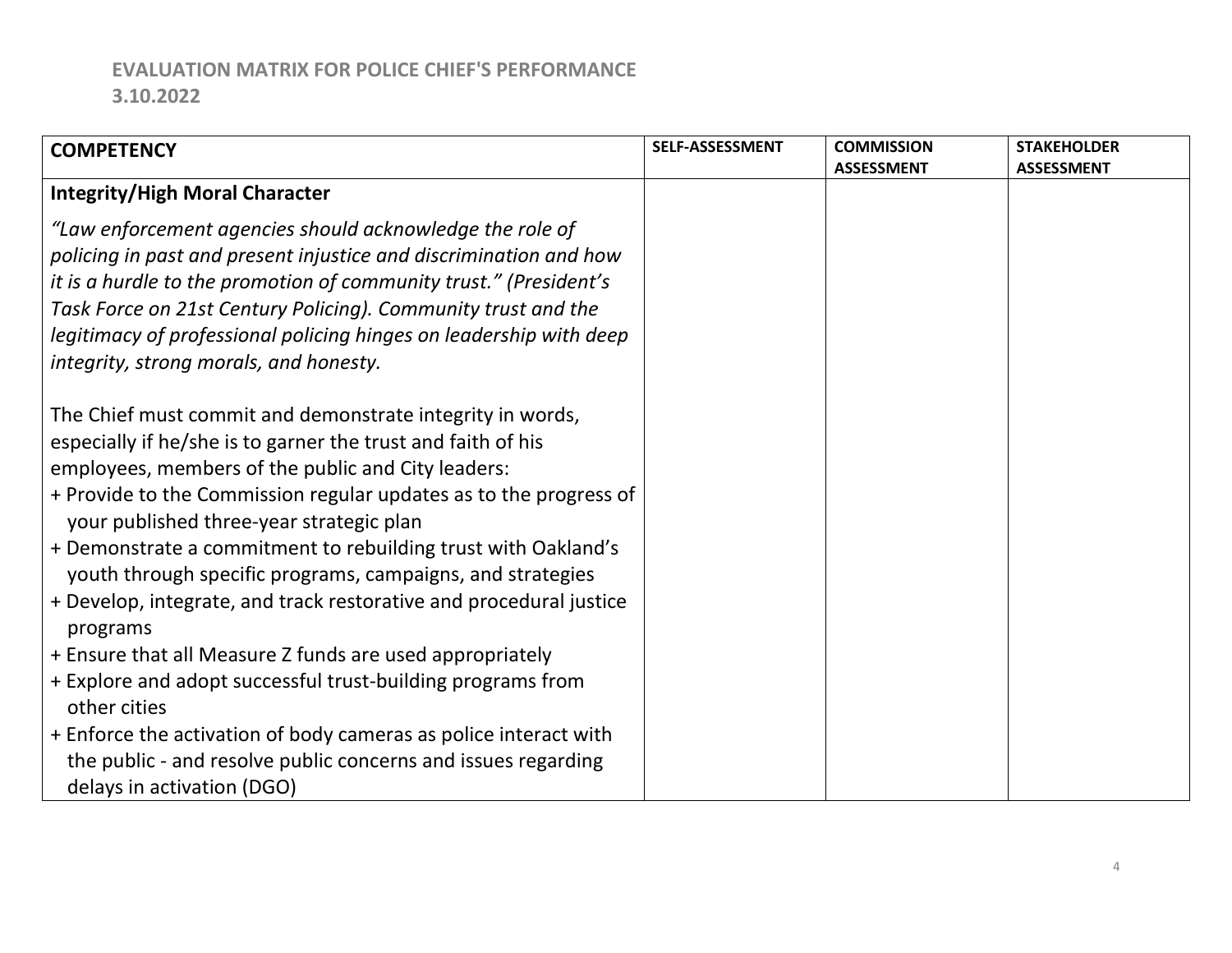| <b>COMPETENCY</b>                                                   | SELF-ASSESSMENT | <b>COMMISSION</b> | <b>STAKEHOLDER</b> |
|---------------------------------------------------------------------|-----------------|-------------------|--------------------|
|                                                                     |                 | <b>ASSESSMENT</b> | <b>ASSESSMENT</b>  |
| <b>Service Delivery &amp; Leadership</b>                            |                 |                   |                    |
| Leadership is an act of service to the community as well as to the  |                 |                   |                    |
| people being led. A strong balance must be established between      |                 |                   |                    |
| serving the people and goals of the organization. Shared,           |                 |                   |                    |
| distributed leadership serves the goal of service leadership by     |                 |                   |                    |
| propagating power sharing at every organizational level.            |                 |                   |                    |
|                                                                     |                 |                   |                    |
| The Chief must ensure OPD delivers quality policing services to all |                 |                   |                    |
| residents in a fair and equitable way.                              |                 |                   |                    |
| + Deliver safety and crime prevention in Oakland, prioritizing      |                 |                   |                    |
| violent crimes and serious felonies.                                |                 |                   |                    |
| + Plan, direct, supervise, and coordinate the activities of OPD     |                 |                   |                    |
| personnel in serving the public, preserving order, protecting life  |                 |                   |                    |
| and property, and enforcing laws.                                   |                 |                   |                    |
| + Seek out, craft, and implement modern, progressive police         |                 |                   |                    |
| management methods.                                                 |                 |                   |                    |
| + Submit quarterly reports to the Police Commission on analysis     |                 |                   |                    |
| of racial disparities in arrests and traffic stops                  |                 |                   |                    |
| + Promote de-escalation and disengagement tactics                   |                 |                   |                    |
| + Take measures to demilitarize the police force.                   |                 |                   |                    |
| + Report to the Commission progress of Dr. Eberhardt's              |                 |                   |                    |
| recommendations                                                     |                 |                   |                    |
| + Ensure a safe and supportive work environment and a fair and      |                 |                   |                    |
| inclusive culture in support of healthy staff morale that allows    |                 |                   |                    |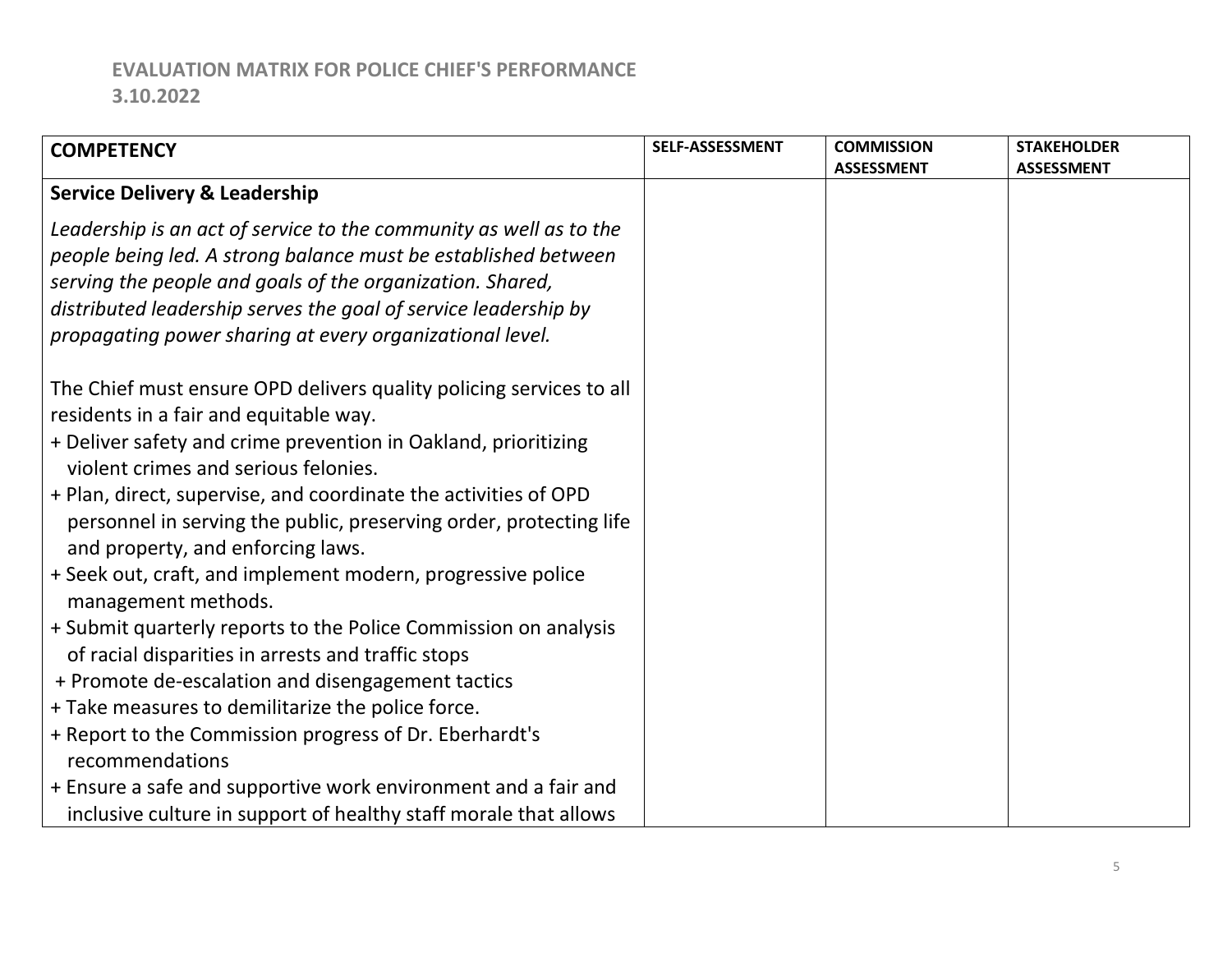| Department members to work to the best of their abilities in |  |  |
|--------------------------------------------------------------|--|--|
| service of Oakland's communities                             |  |  |

| <b>COMPETENCY</b>                                                                                                                                                                                                                                                                                                                                                                                                               | SELF-ASSESSMENT | <b>COMMISSION</b><br><b>ASSESSMENT</b> | <b>STAKEHOLDER</b><br><b>ASSESSMENT</b> |
|---------------------------------------------------------------------------------------------------------------------------------------------------------------------------------------------------------------------------------------------------------------------------------------------------------------------------------------------------------------------------------------------------------------------------------|-----------------|----------------------------------------|-----------------------------------------|
| <b>Visionary &amp; Innovative Leadership</b>                                                                                                                                                                                                                                                                                                                                                                                    |                 |                                        |                                         |
| Leadership requires a focus on the attainment of a clearly<br>communicated future end-state, a shared vision that is not only<br>understandable but innovative and unhampered by the<br>constraints of the present. Visionary leaders co-create the<br>evolution of the community they serve.                                                                                                                                   |                 |                                        |                                         |
| The Chief must clearly communicate a future end-state for the<br>Department he helms<br>+ Develop and begin to implement long-term initiatives that<br>empower the Department to deliver the police services Oakland<br>will need in the future.<br>+ Identify benchmark jurisdictions and overhaul training and<br>professional development programs to represent and exceed<br>national best practice as it currently stands. |                 |                                        |                                         |
| + Craft and implement employee development plans ensuring<br>equitable performance paths are known and understood                                                                                                                                                                                                                                                                                                               |                 |                                        |                                         |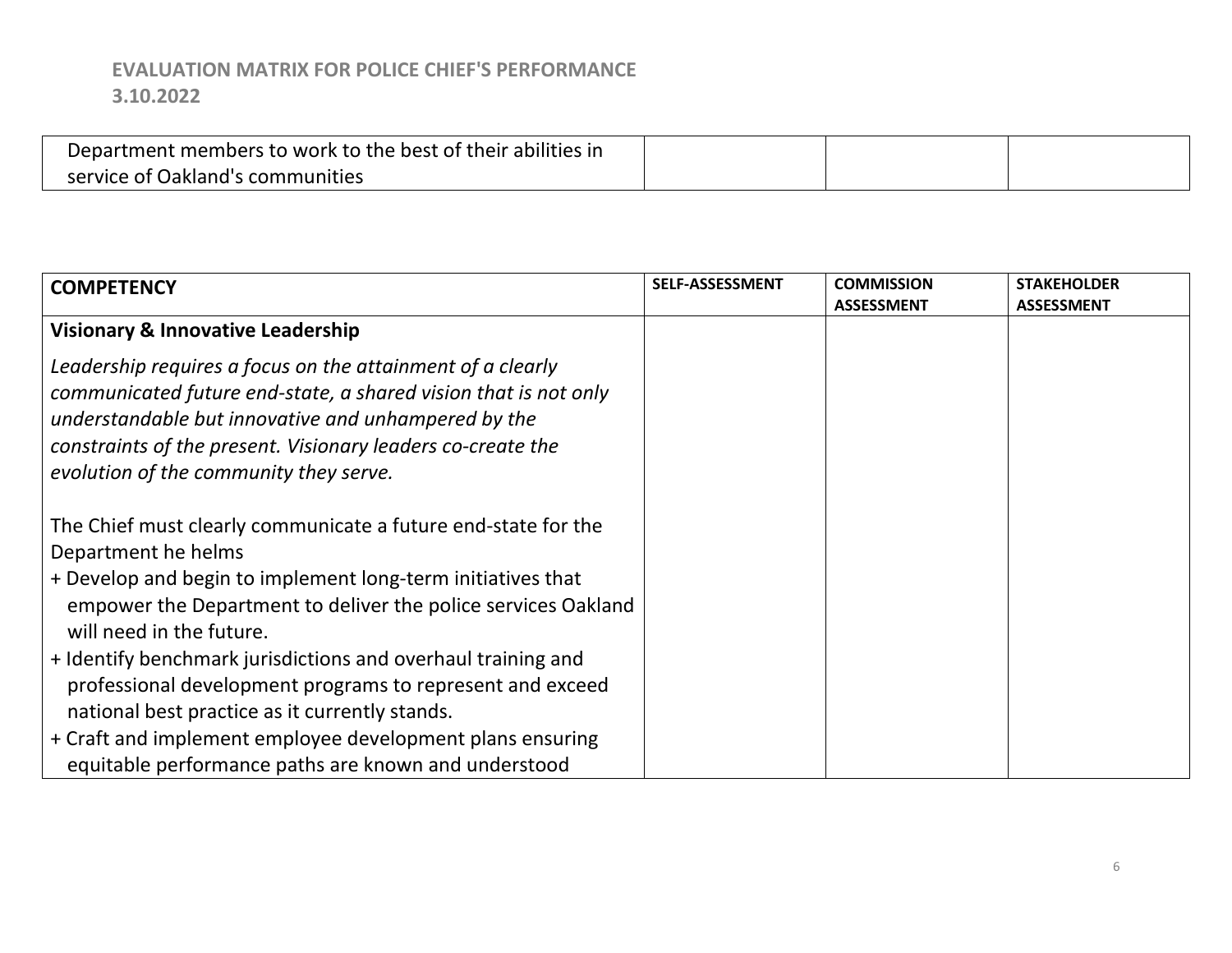| + Identify benchmark jurisdictions and overhaul training and     |  |
|------------------------------------------------------------------|--|
| professional development programs to represent and exceed        |  |
| national best practice                                           |  |
| + Develop, integrate, and track program portfolios identified in |  |
| your three-year strategic plan, included and not limited to:     |  |
| Ceasefire/Gun Violence Reduction, Procedural Justice and         |  |
| <b>Community Policing Strategy</b>                               |  |
| $+$ Design and roll out a whistleblower program promoting the    |  |
| spirit of accountability with the Department                     |  |

| <b>COMPETENCY</b>                                                          | <b>SELF-ASSESSMENT</b> | <b>COMMISSION</b> | <b>STAKEHOLDER</b> |
|----------------------------------------------------------------------------|------------------------|-------------------|--------------------|
|                                                                            |                        | <b>ASSESSMENT</b> | <b>ASSESSMENT</b>  |
| <b>Adaptive Leadership</b>                                                 |                        |                   |                    |
| $\mid$ Adaptive leaders are resourceful; they orchestrate teams toward     |                        |                   |                    |
| $\vert$ collaborative solutions as they arise. This must also include the  |                        |                   |                    |
| $\mid$ ability to evolve (long-term adaptation). As the needs of the city, |                        |                   |                    |
| residents and communities served continue to evolve, the agency            |                        |                   |                    |
| and its leadership must evolve with it.                                    |                        |                   |                    |
|                                                                            |                        |                   |                    |
| The Chief must exhibit adaptability, as problems arise that are not        |                        |                   |                    |
| fully covered by pre-established responses.                                |                        |                   |                    |
| + Exhibit resourcefulness in the face of new challenges                    |                        |                   |                    |
| $+$ Orchestrate teams toward collaborative solutions as they arise.        |                        |                   |                    |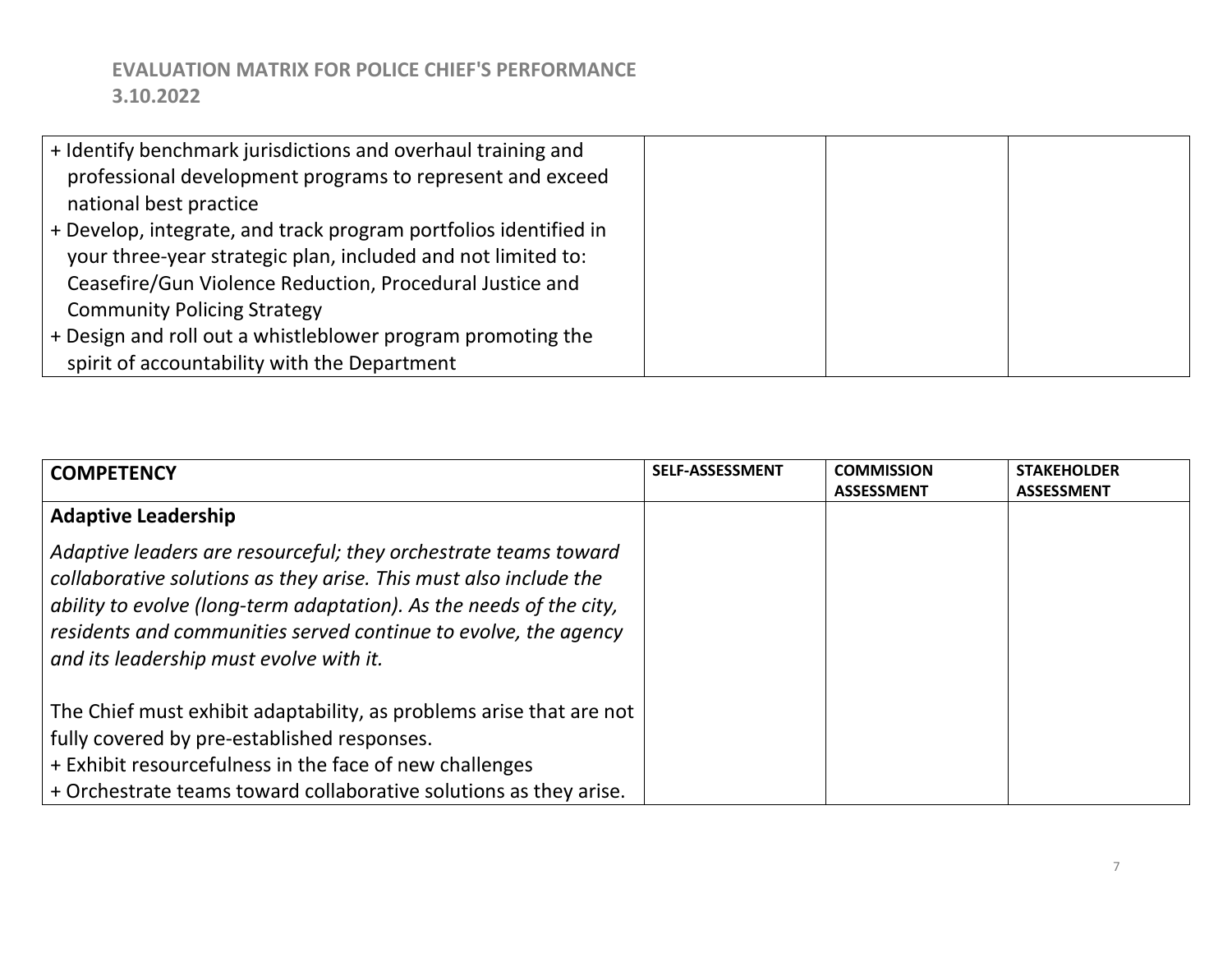| + Develop a shared, distributed leadership model that propagates |  |  |
|------------------------------------------------------------------|--|--|
| power sharing.                                                   |  |  |
| + Show ways the Department has or intends to shift and evolve to |  |  |
| support the evolving needs of Oakland's citizens                 |  |  |
| + Renew, revise, or develop a recruitment/retention strategy to  |  |  |
| address local and national trends that influence policing        |  |  |
| + Develop, train, mentor, and elevate a diverse leadership team  |  |  |
| and leadership pipeline to support the Chief's vision for the    |  |  |
| future of the Department                                         |  |  |

| <b>COMPETENCY</b>                                                | <b>SELF-ASSESSMENT</b> | <b>COMMISSION</b> | <b>STAKEHOLDER</b> |
|------------------------------------------------------------------|------------------------|-------------------|--------------------|
|                                                                  |                        | <b>ASSESSMENT</b> | <b>ASSESSMENT</b>  |
| <b>Transparent Leadership (Communication)</b>                    |                        |                   |                    |
| Leadership requires clear, consistent, and transparent           |                        |                   |                    |
| communication and the ability to do so with increasingly diverse |                        |                   |                    |
| stakeholders, oftentimes struggling with trauma. A transparent   |                        |                   |                    |
| leader's communication style should be timely, direct, and       |                        |                   |                    |
| comprehensive, while conveying competence, authority, and        |                        |                   |                    |
| empathy.                                                         |                        |                   |                    |
|                                                                  |                        |                   |                    |
| The Chief must exemplify clear, consistent, and transparent      |                        |                   |                    |
| communication with a range of key, diverse stakeholders.         |                        |                   |                    |
| + Communicate in a timely, direct, and comprehensive manner,     |                        |                   |                    |
| while conveying competence, authority, and empathy.              |                        |                   |                    |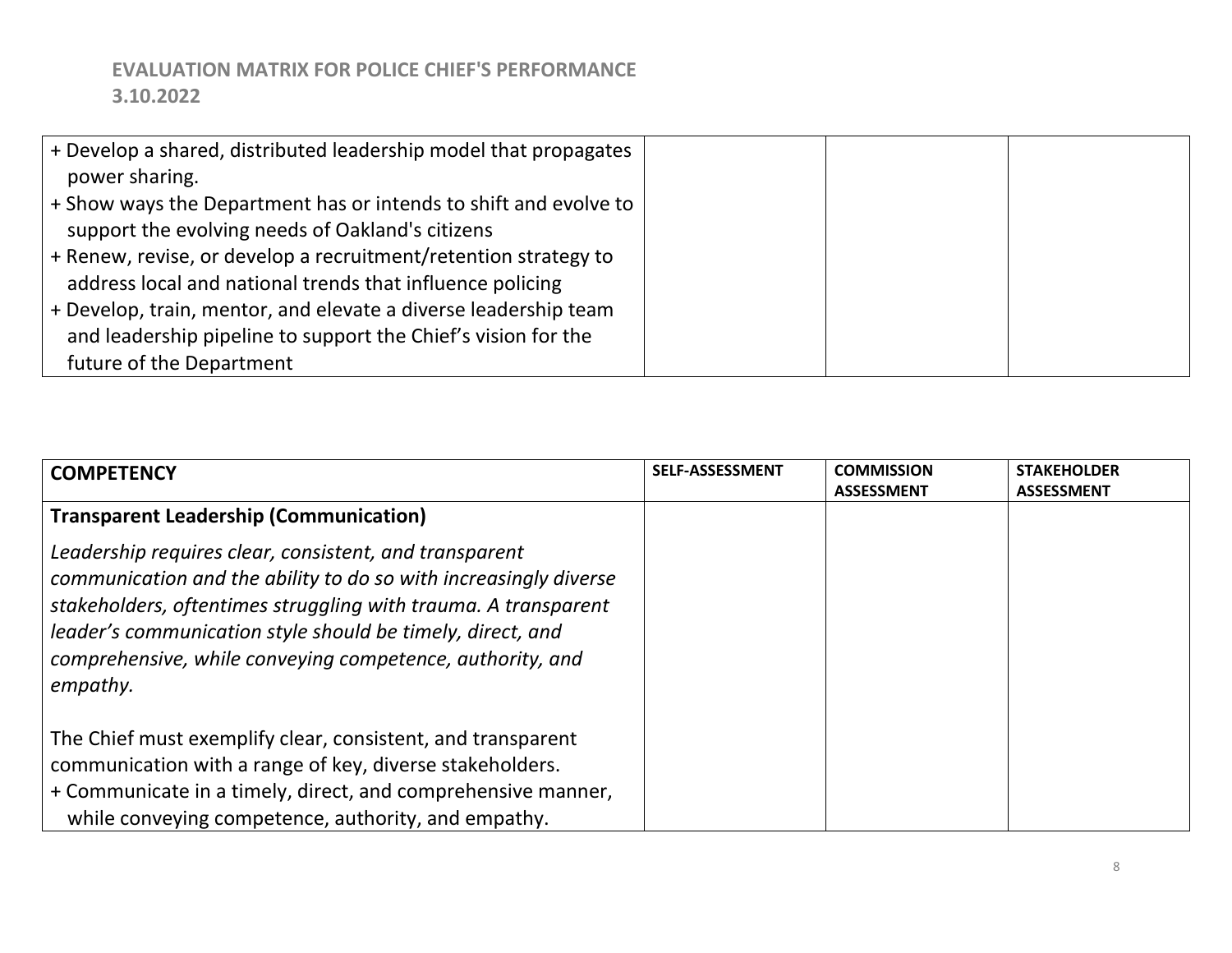| $+$ Continue to professionalize and expand OPD's ongoing use of |  |  |
|-----------------------------------------------------------------|--|--|
| social media.                                                   |  |  |
| $+$ Develop and implement channels for public awareness and     |  |  |
| engagement to ensure broad community voices are heard, and      |  |  |
| ensure that appropriate action is taken when the Department     |  |  |
| obtains feedback and community information through these        |  |  |
| channels                                                        |  |  |
| $+$ Identify and commit to leadership training and development  |  |  |

| <b>COMPETENCY</b>                                                       | <b>SELF-ASSESSMENT</b> | <b>COMMISSION</b> | <b>STAKEHOLDER</b> |
|-------------------------------------------------------------------------|------------------------|-------------------|--------------------|
|                                                                         |                        | <b>ASSESSMENT</b> | <b>ASSESSMENT</b>  |
| <b>Relational Leadership</b>                                            |                        |                   |                    |
| The acknowledgement that no one person or agency can be solely          |                        |                   |                    |
| $\vert$ responsible for solving any problem emphasize the critical need |                        |                   |                    |
| $\vert$ for strong partnerships and the ability to foster and deepen    |                        |                   |                    |
| relationships. This requires high emotional intelligence as well as     |                        |                   |                    |
| compassionate, consistent, equity-focused professionalism with          |                        |                   |                    |
| all stakeholders.                                                       |                        |                   |                    |
|                                                                         |                        |                   |                    |
| The Chief must create and maintain strong, key relationships with       |                        |                   |                    |
| a wide range of peers in government and stakeholders in                 |                        |                   |                    |
| community.                                                              |                        |                   |                    |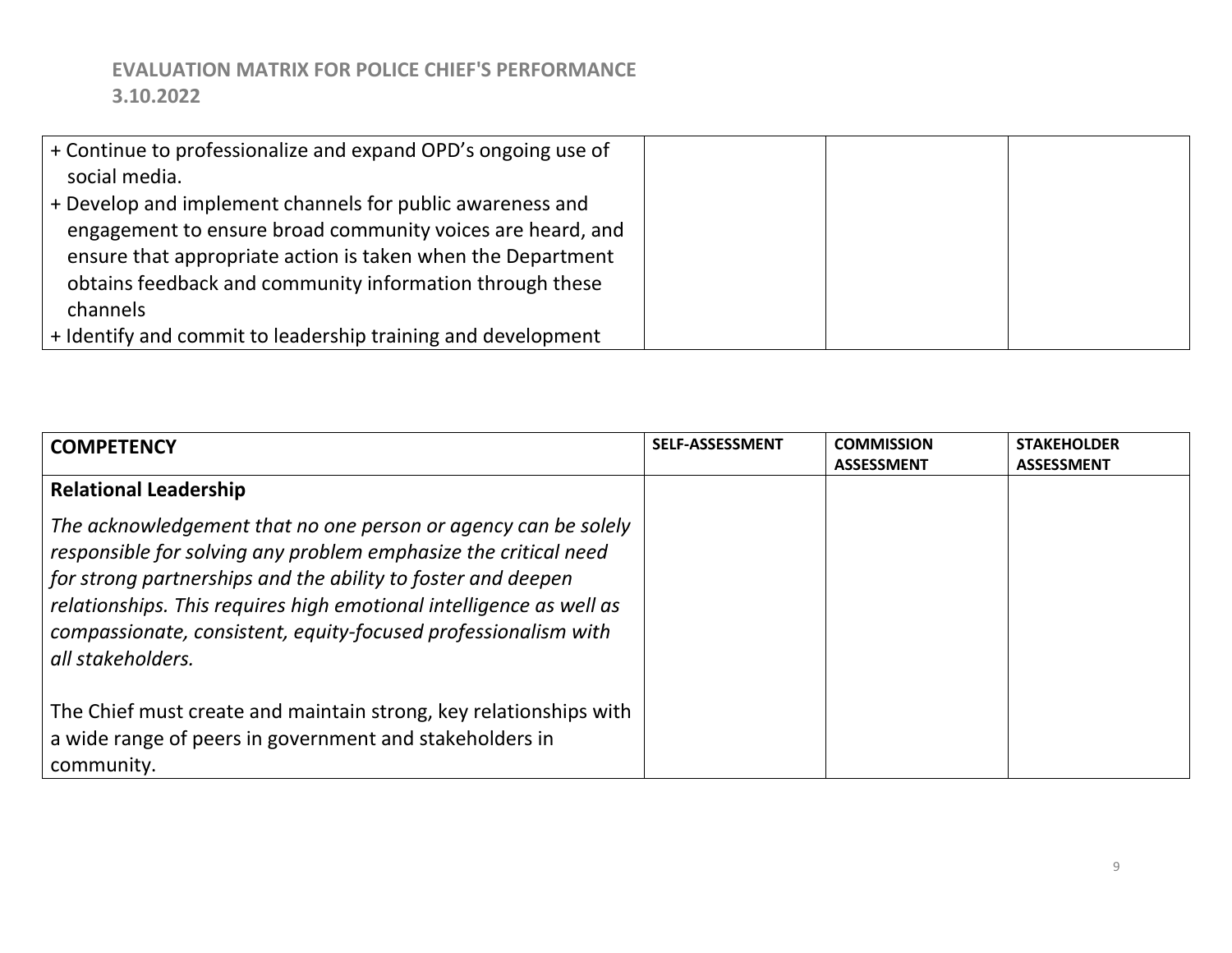| + Exemplify high emotional intelligence as well as compassionate, |  |  |
|-------------------------------------------------------------------|--|--|
| consistent, equity-focused professionalism with all               |  |  |
| stakeholders.                                                     |  |  |
| + Forge effective professional relationships with the City        |  |  |
| departments as well as with other local, state, and federal       |  |  |
| public safety officials and organizations.                        |  |  |
| + Cultivate positive community relations through sustained, in-   |  |  |
| person interaction with all of Oakland's diverse neighborhoods    |  |  |
| and civic and community groups.                                   |  |  |
| + Grow your professional network - as well as the Department's -  |  |  |
| through formal and informal partnerships                          |  |  |

| <b>COMPETENCY</b>                                                     | <b>SELF-ASSESSMENT</b> | <b>COMMISSION</b> | <b>STAKEHOLDER</b> |
|-----------------------------------------------------------------------|------------------------|-------------------|--------------------|
|                                                                       |                        | <b>ASSESSMENT</b> | <b>ASSESSMENT</b>  |
| <b>Sustainability Leadership</b>                                      |                        |                   |                    |
| Sustainability Leadership is critical to the long-term success of the |                        |                   |                    |
| agency and the community it serves. The United Nations                |                        |                   |                    |
| Brundtland Commission defined sustainable as "meeting the             |                        |                   |                    |
| needs of the present without compromising the ability of future       |                        |                   |                    |
| generations to meet their own needs." This means the human and        |                        |                   |                    |
| environmental impacts of an organization should be paramount          |                        |                   |                    |
| to its forward visioning, including the health and well-being of the  |                        |                   |                    |
| Oakland Police Department. As the culture keeper of an                |                        |                   |                    |
| organization, the leader must model personal sustainability and       |                        |                   |                    |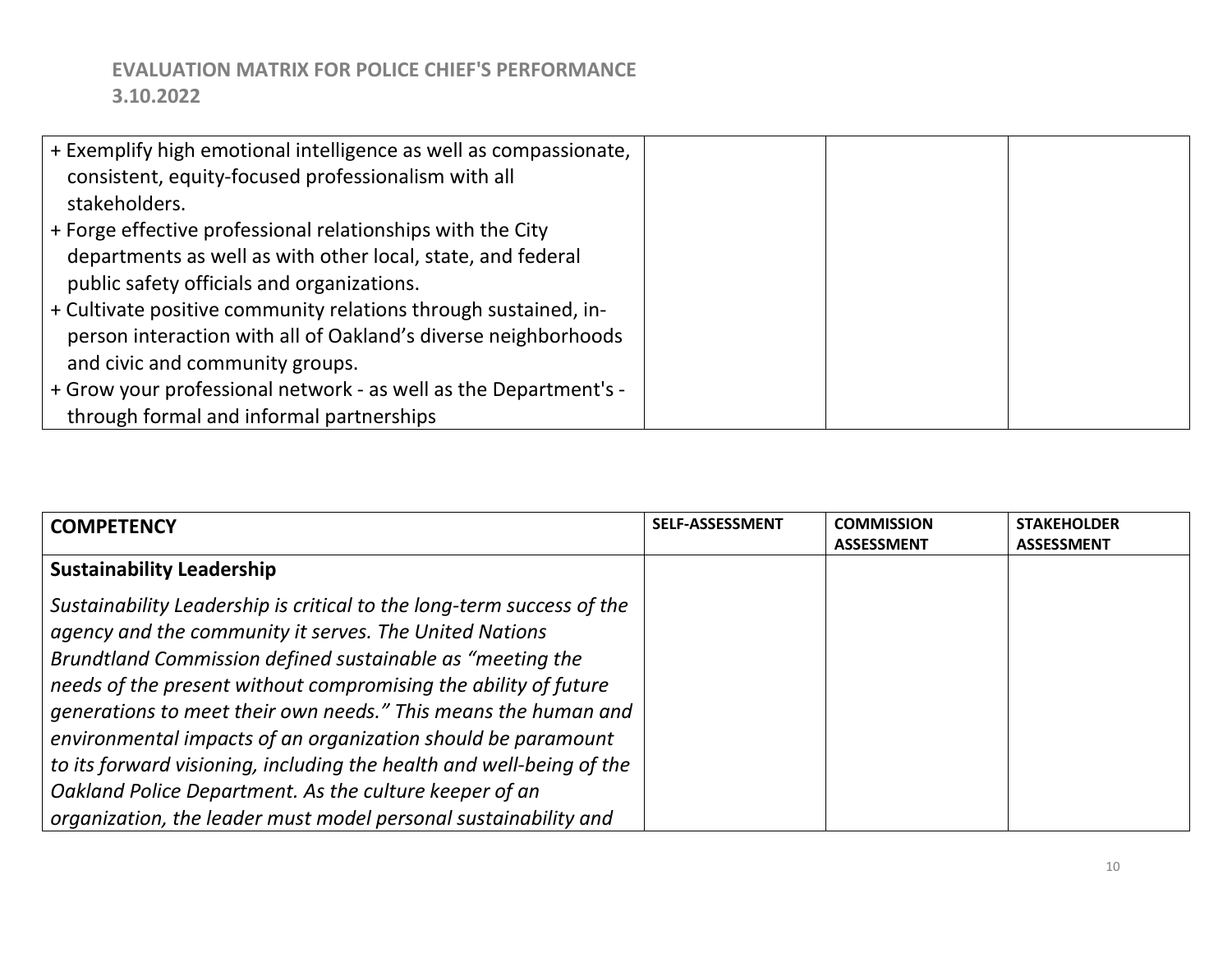| encourage the same in others. A deep focus on a humanizing            |  |  |
|-----------------------------------------------------------------------|--|--|
| culture of equity is foundational to the sustainability of a justice- |  |  |
| centered community.                                                   |  |  |
|                                                                       |  |  |
| The Chief must prioritize the long-term sustainability of the         |  |  |
| Department and the community OPD serves. By sustainable, we           |  |  |
| mean "meeting the needs of the present without compromising           |  |  |
| the ability of future generations to meet their own needs."           |  |  |
| + Renew OPD's commitment to sustainability: including racial          |  |  |
| justice, environmental justice, and a fair, equitable, and            |  |  |
| humanizing workplace culture.                                         |  |  |
| + Promote policies and rules that support the mental and              |  |  |
| emotional health and well-being of OPD's officers and civilian        |  |  |
| staff.                                                                |  |  |
| + Understand and address the human and environmental impacts          |  |  |
| of OPD, including the health and well-being of the force.             |  |  |
| + Implement updated policies related to bias and discrimination       |  |  |
| + Ensure trainings related to topics concerning equity are            |  |  |
| modern, comprehensive, and conducted regularly.                       |  |  |
| + Identify and commit to leadership training and development          |  |  |
| programs                                                              |  |  |
| + Connect and work with other City leaders and experts, in            |  |  |
| particular the Department of Race & Equity                            |  |  |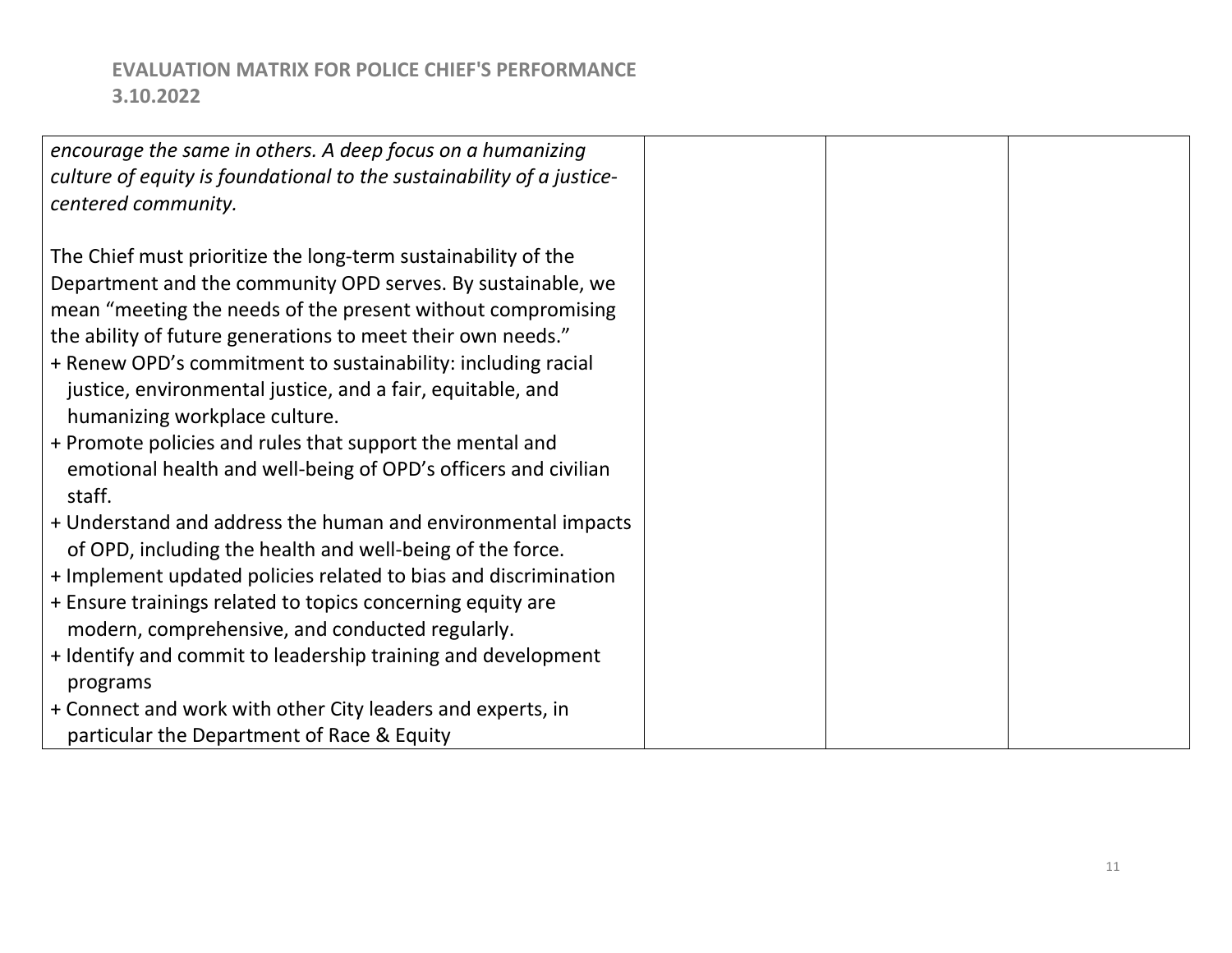| <b>COMPETENCY</b>                                                                                                                                                                                                                                                                                                                                                                                                                                                                                                                                                                                                                                          | <b>SELF-ASSESSMENT</b> | <b>COMMISSION</b> | <b>STAKEHOLDER</b> |
|------------------------------------------------------------------------------------------------------------------------------------------------------------------------------------------------------------------------------------------------------------------------------------------------------------------------------------------------------------------------------------------------------------------------------------------------------------------------------------------------------------------------------------------------------------------------------------------------------------------------------------------------------------|------------------------|-------------------|--------------------|
|                                                                                                                                                                                                                                                                                                                                                                                                                                                                                                                                                                                                                                                            |                        | <b>ASSESSMENT</b> | <b>ASSESSMENT</b>  |
| <b>Culture Transformation</b>                                                                                                                                                                                                                                                                                                                                                                                                                                                                                                                                                                                                                              |                        |                   |                    |
| The business of policing has been changing and must continue to<br>do so if our communities are expected in rely on and trust Police<br>Department's to protect and serve. It is imperative that the<br>Department continues to adopt and display a guardian mindset,<br>be ready and brave enough to hold itself accountable, and do the<br>work necessary to rebuild the trust and legitimacy eroded over<br>decades. Sustainable cultural change cannot happen overnight,<br>but requires diligence, creativity, empathy, and persistence if the<br>relationship between law enforcement agencies and the<br>communities they serve is ever to improve. |                        |                   |                    |
| The Chief must foster a culture of self-examination and constant<br>improvement within the Department.<br>+ Serve as a model leader who is communicative, confident,<br>collaborative, and decisive, with sensitivity, political acumen,<br>good judgment, astute environmental awareness, strong<br>professional presence, and an inspiring demeanor.<br>+ Promote fair, principled, and accountable policing.<br>+ Design and roll out a whistleblower program promoting the<br>spirit of accountability with the Department, that ensures<br>officers can report misconduct safely.                                                                     |                        |                   |                    |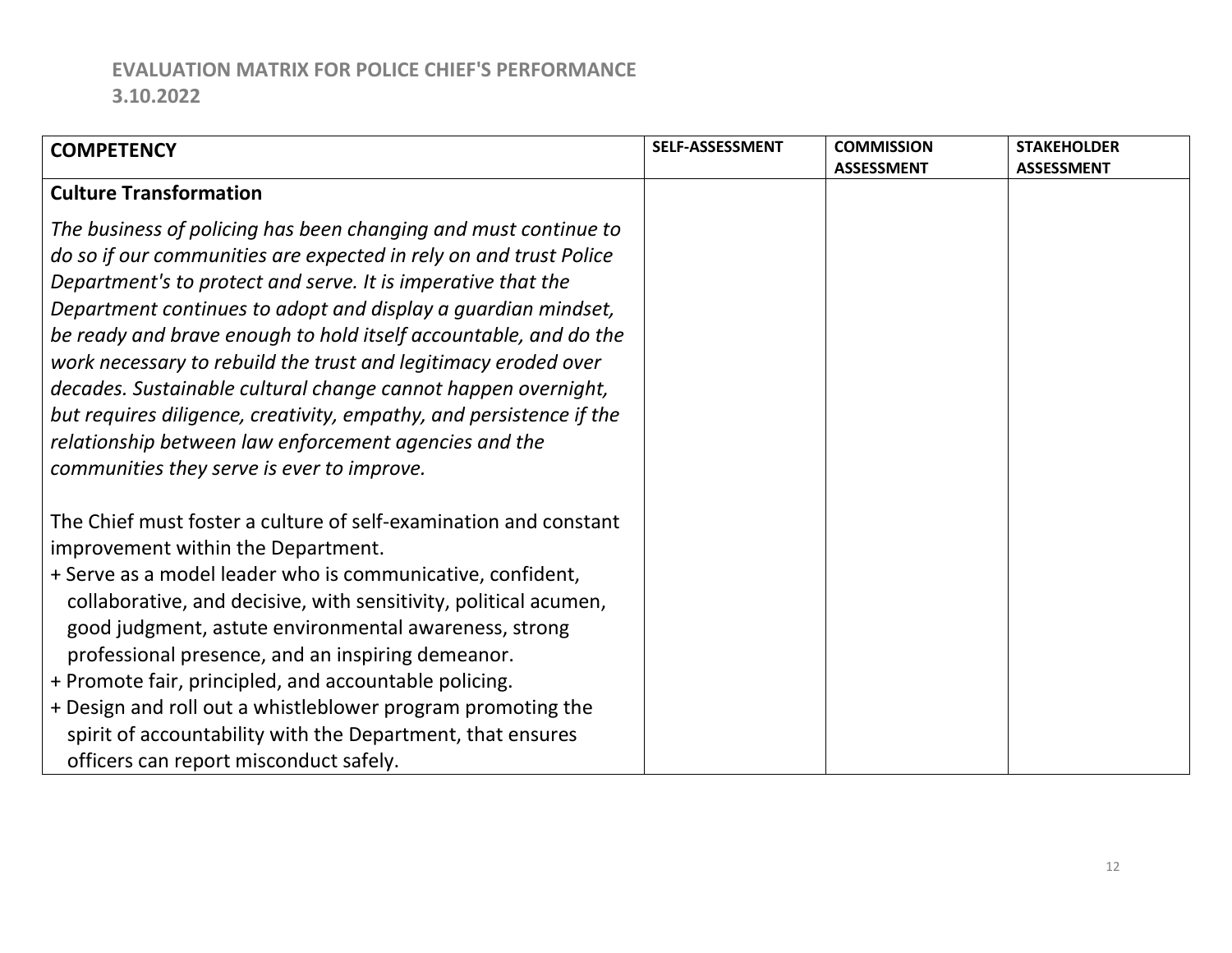| + Enforce OPC policies that require officer activation of body    |  |  |
|-------------------------------------------------------------------|--|--|
| worn cameras ("BWC") and ensure supervisorial enforcement         |  |  |
| of the BWC policy.                                                |  |  |
| + Hold all OPD employees accountable in their public interactions |  |  |
| and in representing the City of Oakland                           |  |  |

| <b>COMPETENCY</b>                                                | SELF-ASSESSMENT | <b>COMMISSION</b> | <b>STAKEHOLDER</b> |
|------------------------------------------------------------------|-----------------|-------------------|--------------------|
|                                                                  |                 | <b>ASSESSMENT</b> | <b>ASSESSMENT</b>  |
| N.S.A. Compliance and Post-N.S.A. Preparation                    |                 |                   |                    |
| The Commission is committed not only to support the Department   |                 |                   |                    |
| in competing its outstanding reform tasks but also ensuring the  |                 |                   |                    |
| federal monitor provides the City of Oakland with consistent,    |                 |                   |                    |
| predictable metrics it can use in holding OPD accountable to     |                 |                   |                    |
| compliance. Completing the Negotiated Settlement Agreement       |                 |                   |                    |
| (NSA) is imperative, but equally important is the Department's   |                 |                   |                    |
| commitment to continue the hard work of reform after the IMT's   |                 |                   |                    |
| role ends.                                                       |                 |                   |                    |
|                                                                  |                 |                   |                    |
| The Chief must ensure OPD completes all required tasks of the    |                 |                   |                    |
| Court-overseen Negotiated Settlement Agreement in Delphine       |                 |                   |                    |
| Allen, et al. v. City of Oakland, et al.                         |                 |                   |                    |
| + Schedule and prepare Commission reports of detailed            |                 |                   |                    |
| compliance efforts and progress, as well as detailed tracking of |                 |                   |                    |